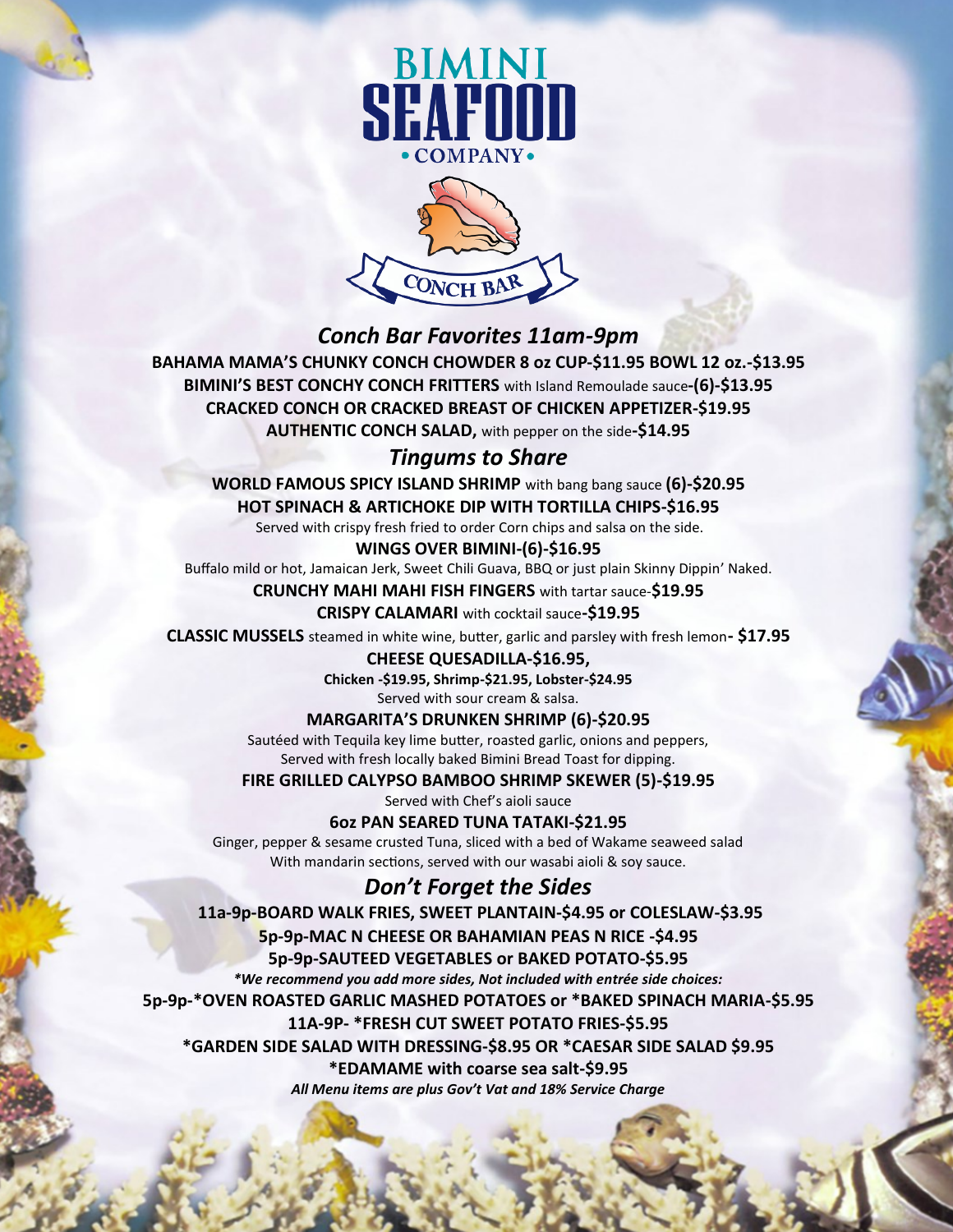



# *Chef's Entrée Salads-Build to your liking- 11am-9pm*

 **Choice of Italian, Ranch, Blue Cheese, Thousand Island, Caesar or House Vinaigrette dressing.** Additions to all salads: Chicken +\$7/Grilled Mahi +\$8/Shrimp +\$9/Lobster +\$12

### **ANDROSIAN FARMER'S MARKET SALAD-\$16.95**

Island mixed fresh greens, Tomato, shredded Carrot, Bell Pepper, Black Olives with Candied Pecans, dried Cranberries, Mandarin orange sections, Topped with todays sliced boiled egg and Homemade croutons

#### **TRADITIONAL CAESAR SALAD -\$15.95**

Crisp romaine lettuce, creamy dressing, topped with Parmigiano-Reggiano cheese & croutons. Anchovies free on request.

# *Specialty Seafood Salads*

### **CONTESSA SHRIMP SALAD-\$24.95**

Citrus Garlic Hibachi Broiled Shrimp(5), served over Island Fresh Greens, topped with croutons. Served with our Chef's Citrus House Vinaigrette

#### **SESAME SEARED CRUSTED GRILLED YELLOW FIN TUNA SALAD-\$25.95**

Flame broiled 6oz Tuna Steak, sliced thin over Artesian Greens, with Mandarin sections & fresh boiled egg wedges. Featured with fresh Seaweed Salad garni and our house Citrus Vinaigrette.

## *Signature Tacos & Beach Wraps-11am-9pm* **CLASSIC CAESAR WRAP-\$14.95**

Greens & grated cheese hand rolled in our freshly grilled wrap Additions: Chicken +\$5/Cracked Conch+\$6/Grilled Mahi +\$7/Shrimp +\$8

#### **FAMOUS BIMINI STYLE LOBSTER WRAP-\$24.95**

Local island divers deliver our Lobster fresh daily. (In Season)

## **OUTSTANDING Out Island Fish Taco Platter (3)-\$25.95**

Mahi-Mahi filet marinated with island spices, your choice of grilled, blackened or fried, served with lettuce & grated Cheddar cheese in authentic Mexican fire grilled soft tortillas. House Coleslaw for stuffing your Tacos Presented with Sour Cream, fresh Guacamole and Pico de Gallo salsa.

*All Menu items are plus Gov't Vat and 18% Service Charge*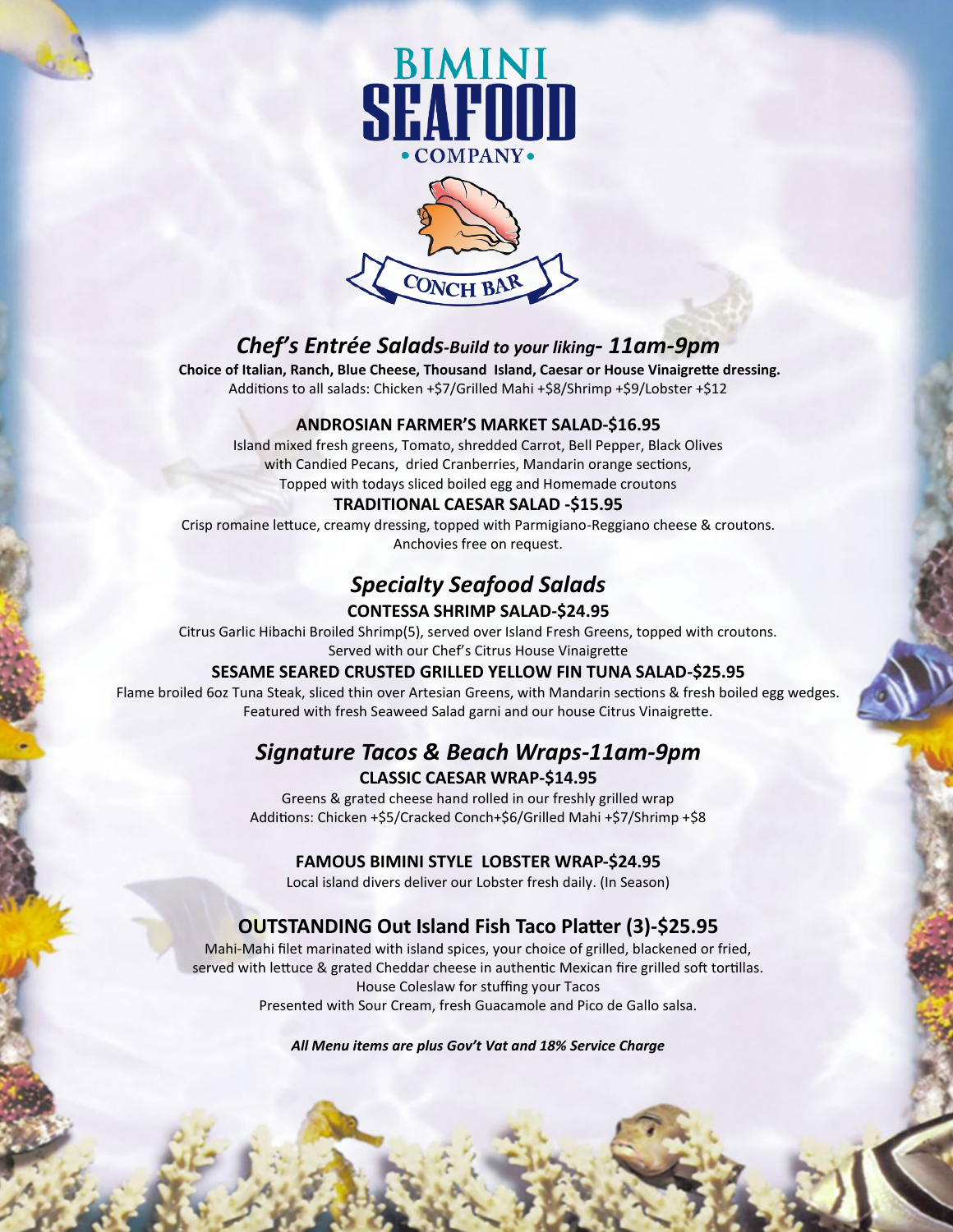



# *Hand Held Lunch Sandwiches 11am-5pm*

**Served with Our Native Coleslaw or Boardwalk Fries.**

Add Bacon topper \$2

### **CARIBBEAN CHICKEN BURGER-\$19.95**

Served with lettuce, tomato & onion. Guacamole & Salsa on request.

#### **OUR # SELLER-MAHI REUBEN-\$19.95**

Mouth watering grilled Mahi-Mahi marinated with island spices. On grilled Bimini Bread with Swiss cheese, coleslaw & Thousand Island Dressing.

### **BFCB "BIMINI FRESH CATCH BURGER MELT"**

Cracked Conch-\$19.95, Mahi Mahi-\$20.95, Snapper-\$21.95, Grouper-\$22.95, Tuna-\$23.95

#### **HICKORY SMOKED APPLEWOOD BACON BLT -\$17.95**

Served on grilled Bimini Bread with melted pepper Jack cheese. Make it a Chicken BLT +\$4

## *Beach Burgers 11am-9pm*

**Served with Our Native Coleslaw or Boardwalk Fries.**

# Add Bacon \$2

**ANGUS BEEF HALF POUND CHEESE BURGER IN PARADISE -\$19.95**

Flame Grilled to your liking!

### **IMPOSSIBLE BURGER-\$19.50**

A delicious 6 oz plant-based vegan burger with your choice of melted cheese, lettuce, sliced tomato, grilled onion and a pickle spear on grilled Bimini Bread.

## **Native Specialty Luncheon Entrée Platters 12am-5pm only.**

Served with Our Native Coleslaw & Boardwalk French Fries Available Flame Broiled, Fried, Pan Seared or Blackened where applicable. **Add House garden side salad with choice of fresh dressing-\$8.95 Or see our other \*+side choices to build a platter.**

 **Chicken Breast-\$23.95 Cracked Local Conch-\$25.95 OUR FISH SELECTION: Mahi Mahi Filet-\$25.95 Red Snapper-\$26.95**

**Grouper Filet-\$28.95 Yellow Fin Tuna-\$27.95** 

*All Menu items are plus Gov't Vat and 18% Service Charge*